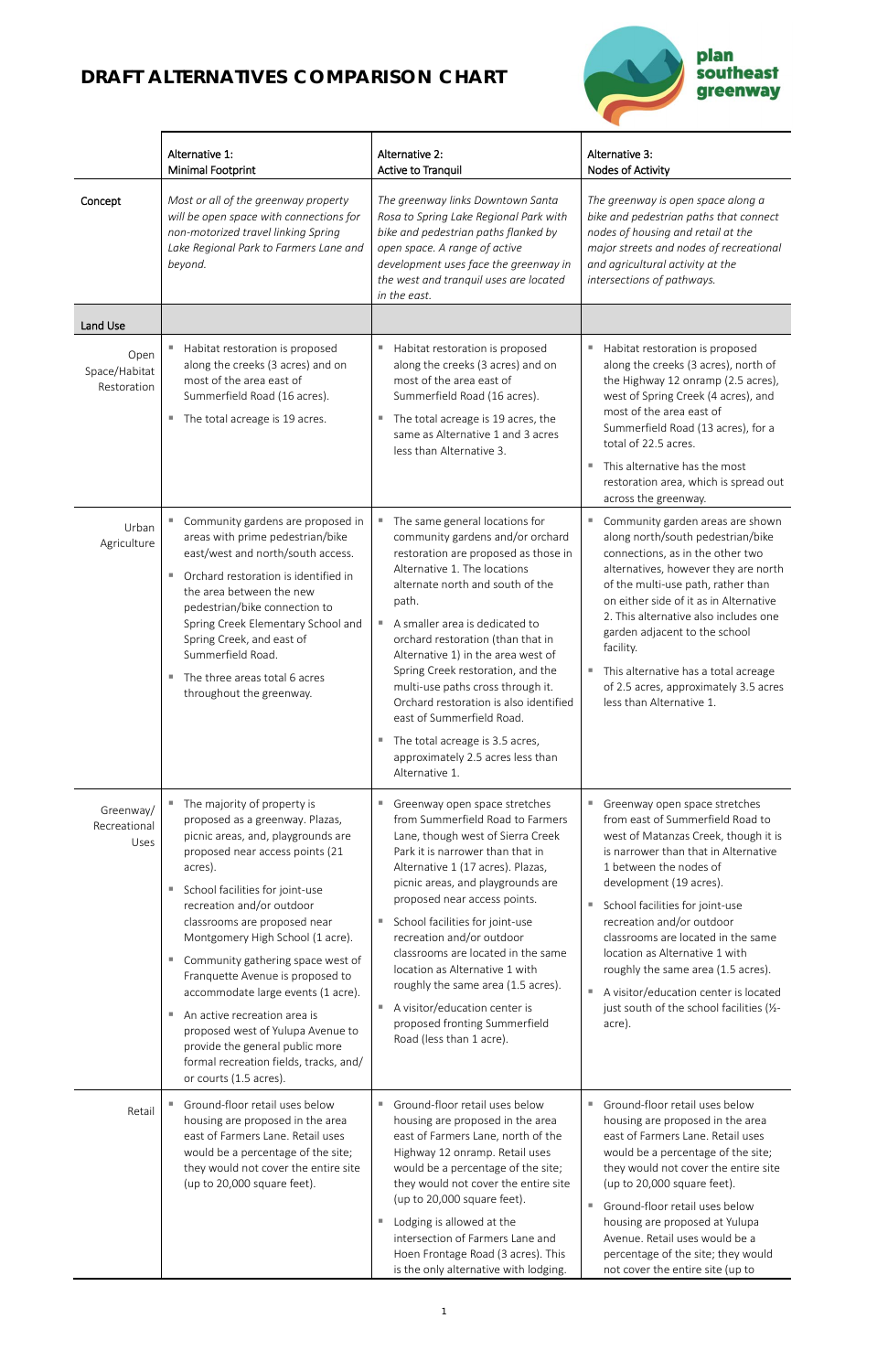

|                                            | Alternative 1:<br><b>Minimal Footprint</b>                                                                                                                                                                                                                                                                                                                                                                                                                                                                                                                                                                                                                                                                                                                        | Alternative 2:<br>Active to Tranquil                                                                                                                                                                                                                                                                                                                                                                                                                                                                                                                                                                                                                                                                                                                                                                                 | Alternative 3:<br>Nodes of Activity                                                                                                                                                                                                                                                                                                                                                                                                                                                                                                                                                                                                                                                                                                                                                                                        |
|--------------------------------------------|-------------------------------------------------------------------------------------------------------------------------------------------------------------------------------------------------------------------------------------------------------------------------------------------------------------------------------------------------------------------------------------------------------------------------------------------------------------------------------------------------------------------------------------------------------------------------------------------------------------------------------------------------------------------------------------------------------------------------------------------------------------------|----------------------------------------------------------------------------------------------------------------------------------------------------------------------------------------------------------------------------------------------------------------------------------------------------------------------------------------------------------------------------------------------------------------------------------------------------------------------------------------------------------------------------------------------------------------------------------------------------------------------------------------------------------------------------------------------------------------------------------------------------------------------------------------------------------------------|----------------------------------------------------------------------------------------------------------------------------------------------------------------------------------------------------------------------------------------------------------------------------------------------------------------------------------------------------------------------------------------------------------------------------------------------------------------------------------------------------------------------------------------------------------------------------------------------------------------------------------------------------------------------------------------------------------------------------------------------------------------------------------------------------------------------------|
| Retail (cont.)                             |                                                                                                                                                                                                                                                                                                                                                                                                                                                                                                                                                                                                                                                                                                                                                                   | A small café/retail shop is located<br>west of Yulupa Avenue (up to 2,000<br>square feet).                                                                                                                                                                                                                                                                                                                                                                                                                                                                                                                                                                                                                                                                                                                           | 2,000 square feet).<br>A small café/retail shop site is<br>located west of Summerfield Road<br>(up to 2,000 square feet).<br>This alternative has the most<br>amount of retail of all of the<br>alternatives due to the greatest<br>amount of mixed-use development.                                                                                                                                                                                                                                                                                                                                                                                                                                                                                                                                                       |
| Housing                                    | Housing above retail is located near<br>Farmers Lane (5 acres). This could<br>result in as much as 75 new housing<br>units at an average density of 15<br>units/acre.                                                                                                                                                                                                                                                                                                                                                                                                                                                                                                                                                                                             | Housing above retail is located near<br>Farmers Lane (5 acres).<br>■ 3-4-story housing would face the<br>greenway adjacent to the Matanzas<br>Creek habitat area and west of<br>Franquette Avenue (1 acre).<br>2-story townhomes would face the<br>×.<br>greenway between Franquette and<br>Yulupa Avenues (3 acres).<br>■ 2-3-story housing would face the<br>greenway east of Yulupa Avenue (1<br>acre).<br>The total acreage of housing is 10<br>acres which could result in as much<br>as 150 new housing units at an<br>average density of 15 units/acre.                                                                                                                                                                                                                                                       | Housing above retail is located near<br>ш<br>Farmers Lane (5 acres).<br>3-4-story housing would face the<br>greenway on both sides of<br>Franquette Avenue (1 acre).<br>Housing above retail would face the<br>greenway on both sides of Yulupa<br>Avenue (1 acre).<br>2-3-story housing would face the<br>ш<br>greenway east of Summerfield Road<br>$(1$ acre).<br>The total acreage of housing is 8<br>д<br>acres, 2 acres less than in<br>Alternative 2, and thus would result<br>in 30 fewer units.                                                                                                                                                                                                                                                                                                                    |
| Circulation<br>Non-<br>motorized<br>Access | A multi-use path running east to<br>west with a minimal footprint,<br>including a paved bike path (to<br>accommodate travel in both<br>directions) with adjacent soft-<br>surface shoulders on either side to<br>accommodate runners and possibly<br>equestrians east of Summerfield<br>Road.<br>Mid-block crossings are proposed at<br>Summerfield Road, Yulupa Avenue,<br>and Franquette Avenue.<br>An intersection crossing with<br>enhanced signing, striping, and/or<br>signal operations to improve<br>pedestrian/bike travel is proposed at<br>Hoen Avenue and Cypress Way.<br>The path facilities in this alternative<br>ш<br>would be narrower than other alts,<br>and would connect to on-street<br>bicycle facilities on Vallejo Street to<br>Downtown | Multi-use paths running east to<br>ш<br>west would include a paved bike<br>path to accommodate travel in both<br>directions and a separate non-paved<br>pathway to accommodate runners<br>and possibly equestrians east of<br>Summerfield Road. The paths<br>footprint would be wider than that<br>in Alternative 1. The multi-use path<br>would connect to bike facilities on<br>Vallejo Street and Monterey Drive.<br>" This alternative would require the<br>same number of mid-block crossings<br>as Alternative 1.<br>This alternative would require<br>ш<br>intersection crossing improvements<br>(enhanced signing, striping, and/or<br>signal operations) at Hoen Avenue<br>and Cypress Way, the new driveway<br>on Hoen Frontage Road accessing<br>new housing, and Hoen Frontage<br>Road and Farmers Lane. | Multi-use paths running east to<br>west would include a paved bike<br>path to accommodate travel in both<br>directions and a non-paved pathway<br>to accommodate runners and/or<br>equestrians. The multi-use paths<br>would connect to the existing bike<br>routes on Hoen Frontage Road and<br>Vallejo Street. The existing facilities<br>along Hoen Frontage Road should<br>be enhanced for visibility.<br>This alternative would require the<br>same number of mid-block crossings<br>as Alternatives 1 and 2.<br>This alternative would require<br>improved intersection crossings at<br>Hoen Avenue and Cypress Way.<br>This alternative most closely reflects<br>the facilities shown in the City's<br>current bicycle plan, except that it<br>would add a bike path connection to<br>the Valleje Street bike route |

| Downtown. |    | nouu unu runneis Lune.                                                                                                                                                                                                                                                                                         | the Vallejo Street bike route. |
|-----------|----|----------------------------------------------------------------------------------------------------------------------------------------------------------------------------------------------------------------------------------------------------------------------------------------------------------------|--------------------------------|
|           | H. | A separated bike facility on the<br>south side of Hoen Frontage Road<br>would connect the multi-use path at<br>the intersection of Hoen Avenue<br>and Cypress Way to the planned<br>bike lanes on Farmers Lane, crossing<br>Hoen Frontage Road at a new<br>signalized intersection south of<br>Monterey Drive. |                                |
|           |    | This alternative provides the<br>strongest bike connectivity to the<br>west and south, including southern<br>portions of Santa Rosa (via bike<br>lanes on the future Farmers Lane<br>extension) and Downtown.                                                                                                  |                                |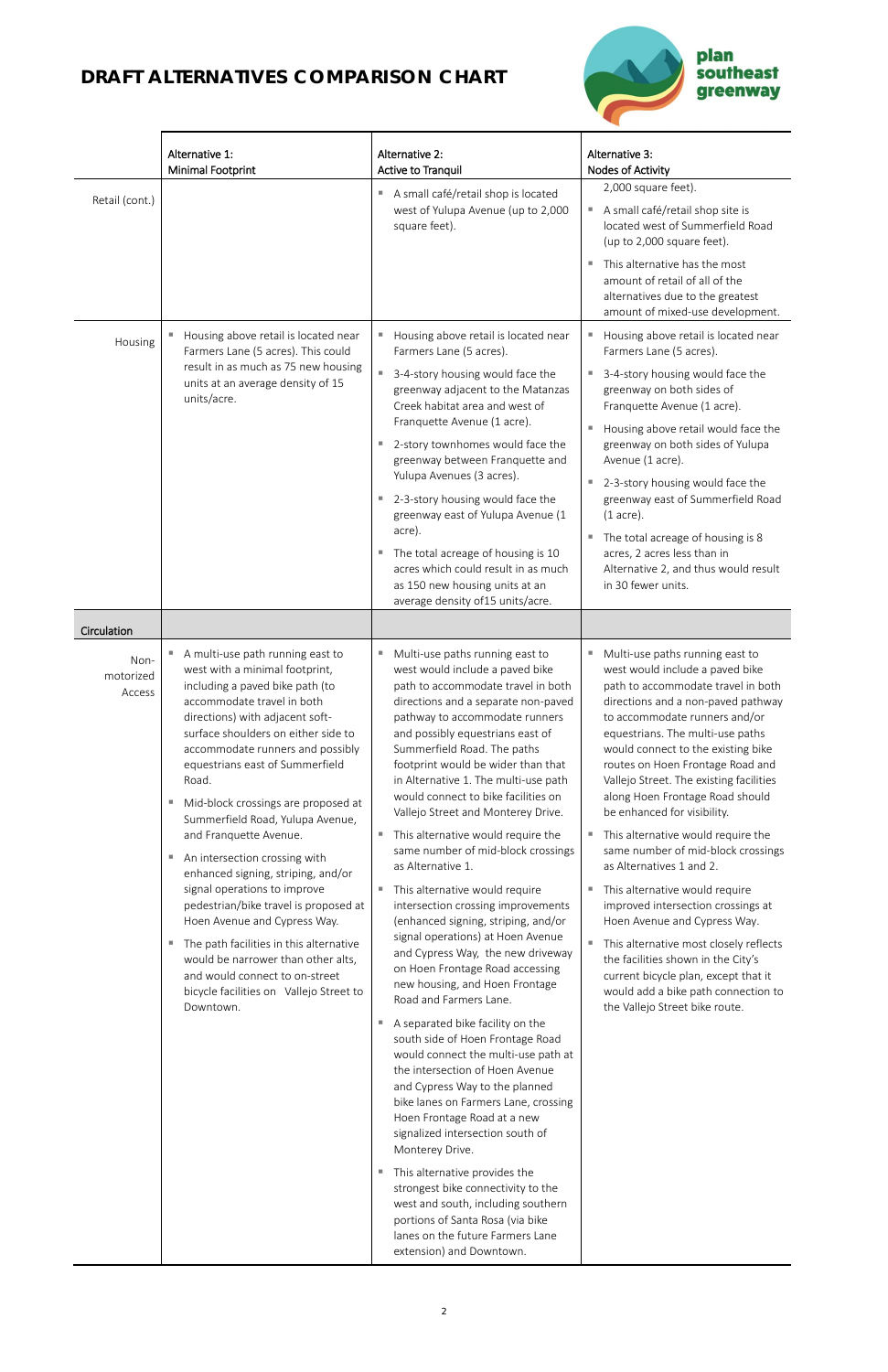

|                                           | Alternative 1:<br><b>Minimal Footprint</b>                                                                                                                                                                                                                                                                                                                                                                                                                           | Alternative 2:<br>Active to Tranquil                                                                                                                                                                                                                                                                                                                                                                                                                                                                                                                                                                                                                                                                                                                                                                                                                                                                                                                                                                                                                                                                                                                                                                                          | Alternative 3:<br>Nodes of Activity                                                                                                                                                                                                                                                                                                                                                                                                                                                                                                                                                           |
|-------------------------------------------|----------------------------------------------------------------------------------------------------------------------------------------------------------------------------------------------------------------------------------------------------------------------------------------------------------------------------------------------------------------------------------------------------------------------------------------------------------------------|-------------------------------------------------------------------------------------------------------------------------------------------------------------------------------------------------------------------------------------------------------------------------------------------------------------------------------------------------------------------------------------------------------------------------------------------------------------------------------------------------------------------------------------------------------------------------------------------------------------------------------------------------------------------------------------------------------------------------------------------------------------------------------------------------------------------------------------------------------------------------------------------------------------------------------------------------------------------------------------------------------------------------------------------------------------------------------------------------------------------------------------------------------------------------------------------------------------------------------|-----------------------------------------------------------------------------------------------------------------------------------------------------------------------------------------------------------------------------------------------------------------------------------------------------------------------------------------------------------------------------------------------------------------------------------------------------------------------------------------------------------------------------------------------------------------------------------------------|
| Vehicular<br>Access                       | Vehicular access to the mixed-use<br>a.<br>area is proposed on Hoen Frontage<br>Road.<br>This alternative would result in the<br>fewest changes to the roadway<br>network.                                                                                                                                                                                                                                                                                           | To accommodate the development<br>and the<br>at Farmers Lane and Hoen Frontage<br>Road, the existing onramp from<br>Hoen Frontage Road to Highway 12<br>would be relocated westward to a<br>new four-leg roundabout. The<br>roundabout allows for more<br>developable parcels in this area and<br>slows traffic speeds.<br>The existing north-south streets<br>ш<br>from Martha Way to Janet Way<br>would extend into the greenway to<br>create "motor courts" serving the<br>new townhomes. Alternatively, an<br>extension of the existing east-west<br>street along the northern edge of<br>the greenway could be used to<br>access the townhomes.<br>A new signalized driveway on Hoen<br>ш<br>Frontage Road would serve new<br>mixed-use and residential<br>development, as well as properties<br>that are currently accessed via<br>Monterey Drive. Monterey Drive<br>and its existing bridge over<br>Matanzas Creek would then be<br>converted to pedestrian/bike access<br>only.<br>This alternative would result in the<br>ш<br>most substantial changes to the<br>road network, transforming the<br>street network character at the<br>western end of the greenway to<br>more of a lower-speed, multimodal<br>focus. | This alternative would modify the<br>ш<br>existing onramp to meet Hoen<br>Frontage Road at a 75° to 90° angle<br>in order to slow traffic speeds and<br>provide a safer place for non-<br>motorized modes to cross.<br>Two new driveways on Hoen<br>ш<br>Frontage Road would serve the new<br>mixed-use area and provide another<br>access point to existing parcels<br>accessed by Monterey Drive.<br>This alternative is less<br>$\mathbf{u}$<br>transformative on the west end of<br>the greenway than Alternative 2,<br>while still providing vehicle access to<br>new development areas. |
| Economic<br>Impacts                       |                                                                                                                                                                                                                                                                                                                                                                                                                                                                      |                                                                                                                                                                                                                                                                                                                                                                                                                                                                                                                                                                                                                                                                                                                                                                                                                                                                                                                                                                                                                                                                                                                                                                                                                               |                                                                                                                                                                                                                                                                                                                                                                                                                                                                                                                                                                                               |
| Land<br>Acquisition<br>Costs              | Alternative 1 could possibly create the<br>most compelling vision for private/non-<br>profit fundraising by focusing entirely<br>on "green" uses.                                                                                                                                                                                                                                                                                                                    | Because it has the most development,<br>Alternative 2 would generate the most<br>private capital to reimburse acquisition<br>costs, thereby reducing the amount of<br>money needed to purchase the land.<br>On the other hand, the narrower<br>greenway with less land devoted to<br>public open space may make it harder<br>to raise funds for acquisition                                                                                                                                                                                                                                                                                                                                                                                                                                                                                                                                                                                                                                                                                                                                                                                                                                                                   | Alternative 3 would create a hybrid<br>situation lying somewhere between<br>Alternatives 1 and 2.                                                                                                                                                                                                                                                                                                                                                                                                                                                                                             |
| Development<br>Costs                      | Alternative 1 is the "minimal footprint"<br>alternative with public improvements<br>presumably the least intense, and least<br>expensive to build of the three<br>alternatives. On the funding side,<br>however, there are likely fewer other<br>partners and private entities to help in<br>the development of the greenway. It is<br>possible that the City and other<br>agencies would remain responsible for<br>finding funding for most of the<br>improvements. | Alternative 2 would locate substantial<br>development along the greenway<br>pedestrian/bike path, which could<br>create opportunities for joint funding of<br>public infrastructure, either through in-<br>kind construction of segments of the<br>path abutting and benefiting private<br>users, or perhaps through public<br>financing mechanisms such as an<br>Enhanced Infrastructure Financing<br>District (EIFD).                                                                                                                                                                                                                                                                                                                                                                                                                                                                                                                                                                                                                                                                                                                                                                                                       | Alternative 3 would create a hybrid<br>situation lying somewhere between<br>Alternatives 1 and 2.                                                                                                                                                                                                                                                                                                                                                                                                                                                                                             |
| Operating &<br>Maintenance<br>Costs (O&M) | To support ongoing O&M, Alternative 1<br>could generate some revenue by<br>charging fees and rentals to some of<br>the users of public spaces (e.g., groups                                                                                                                                                                                                                                                                                                          | Alternative 2 would generate ongoing<br>revenue to the City through the<br>property tax, augmented perhaps with<br>some additional sales and hotel tax                                                                                                                                                                                                                                                                                                                                                                                                                                                                                                                                                                                                                                                                                                                                                                                                                                                                                                                                                                                                                                                                        | Alternative 3 is likely to generate both<br>cost pressures and revenues that are<br>somewhere in the middle between<br>Alternatives 1 and 2.                                                                                                                                                                                                                                                                                                                                                                                                                                                  |